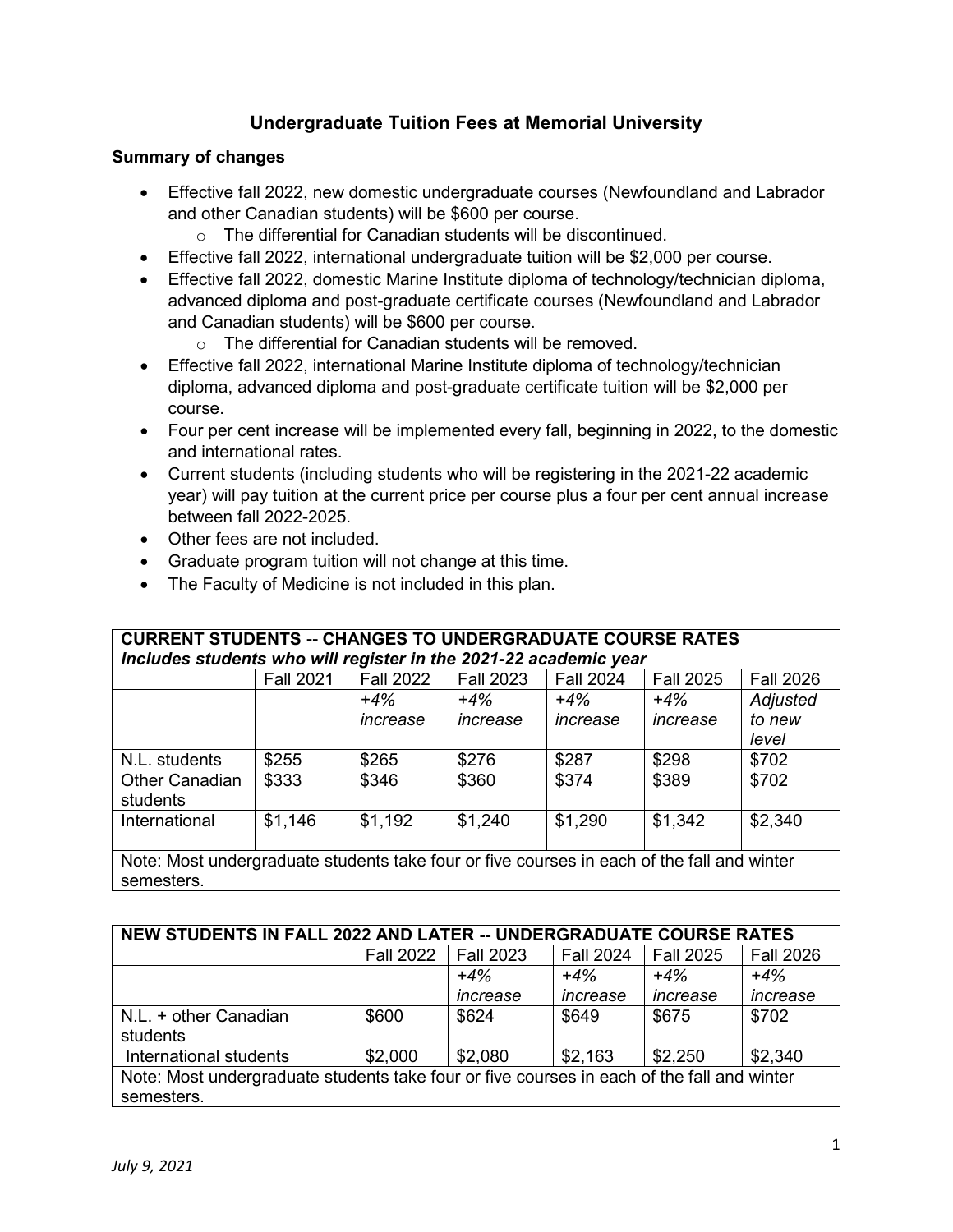### **EDUCATION IS AN INVESTMENT**

Median annual earnings of women and men aged 25 to 64 who worked full time and full year as paid employees, by highest level of education in Newfoundland and Labrador, 2015 (Statistics Canada)[1](#page-1-0)

|       | High school diploma | Bachelor degree | Per cent change |
|-------|---------------------|-----------------|-----------------|
| Women | \$33,382            | \$70,994        | $+113%$         |
| Men   | \$50,121            | \$83,115        | +66%            |

#### **How Memorial compares to other Canadian institutions**

- Memorial students currently pay about 15 per cent of the cost of their education through tuition fees, while the Government of Newfoundland and Labrador pays about 83 per cent.
- When these tuition changes are fully implemented, students will pay approximately 35 per cent of the cost of their education. At other Canadian universities, tuition fees cover an average of 46 per cent of costs.
- Tuition fees for all students -- domestic and international -- will remain below the Canadian average.
- Within Atlantic Canada, Memorial's domestic tuition will remain the most affordable.
- Memorial offers more than affordability: a survey of undergraduate applicants in 2020 showed that the main reason they applied to Memorial was the programs available. The percentage of applicants who chose Memorial because of tuition costs has been decreasing in recent years.

The tables below compare Memorial's fall 2022 tuition with current tuition rates (fall 2021) for Canadian institutions. Most Canadian universities increase fees annually and it is forecasted that the rates below will see at least inflation-based increases of about four to six per cent annually.



<span id="page-1-0"></span> <sup>1</sup> https://www12.statcan.gc.ca/census-recensement/2016/as-sa/98-200-x/2016024/98-200-x2016024-eng.cfm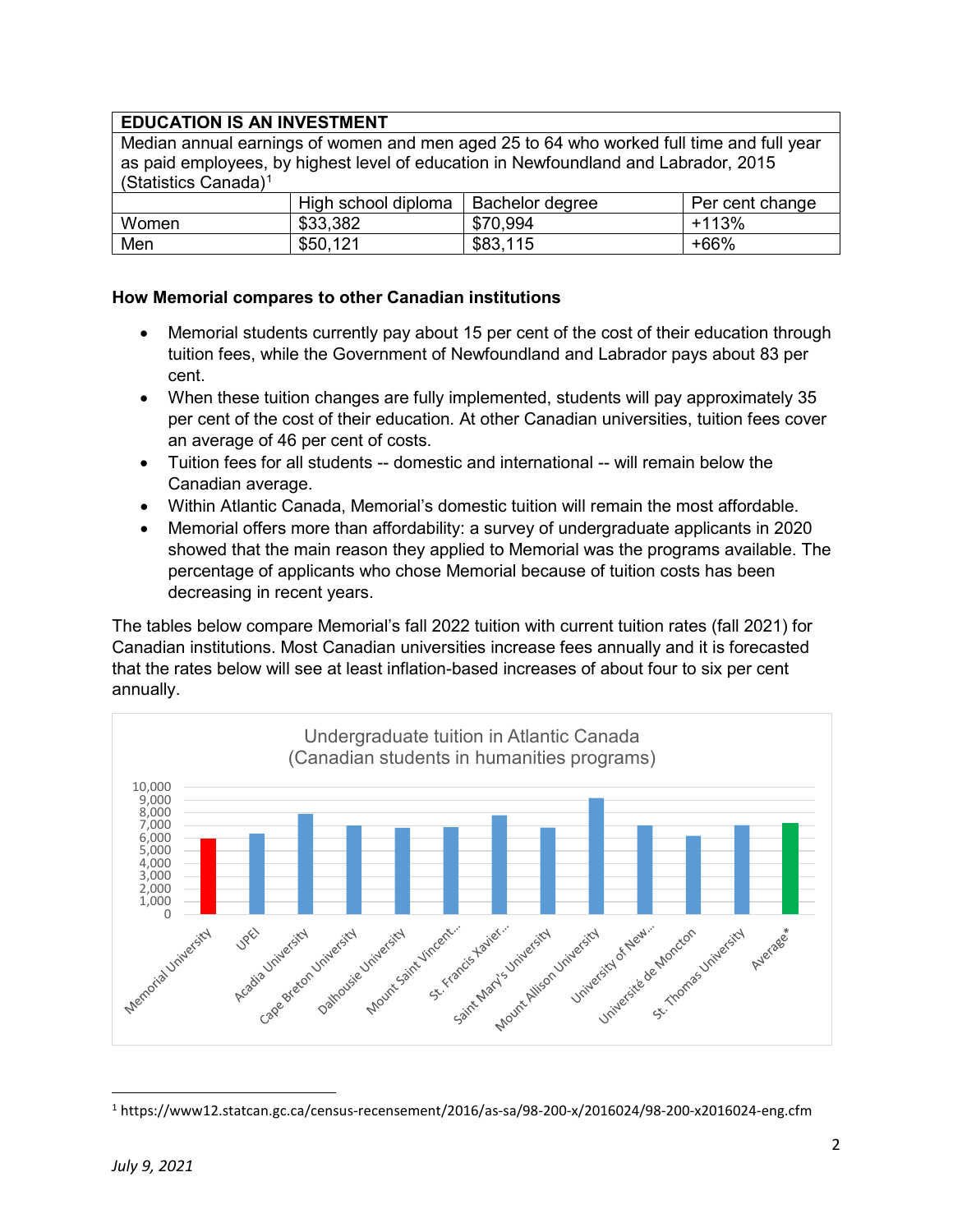

#### Undergraduate tuition in Canada (Canadian students in humanities programs)

\*Average does not include Memorial's tuition.

Source for all tables: Statistics Canada Tuition, Living and Accommodations Costs (TLAC) Survey 2020- 21. Note Memorial's tuition data based on changed tuition, not TLAC data. Final TLAC not yet published – any errors in values from TLAC are a result of either Stats Canada data entry or institutional submissions.